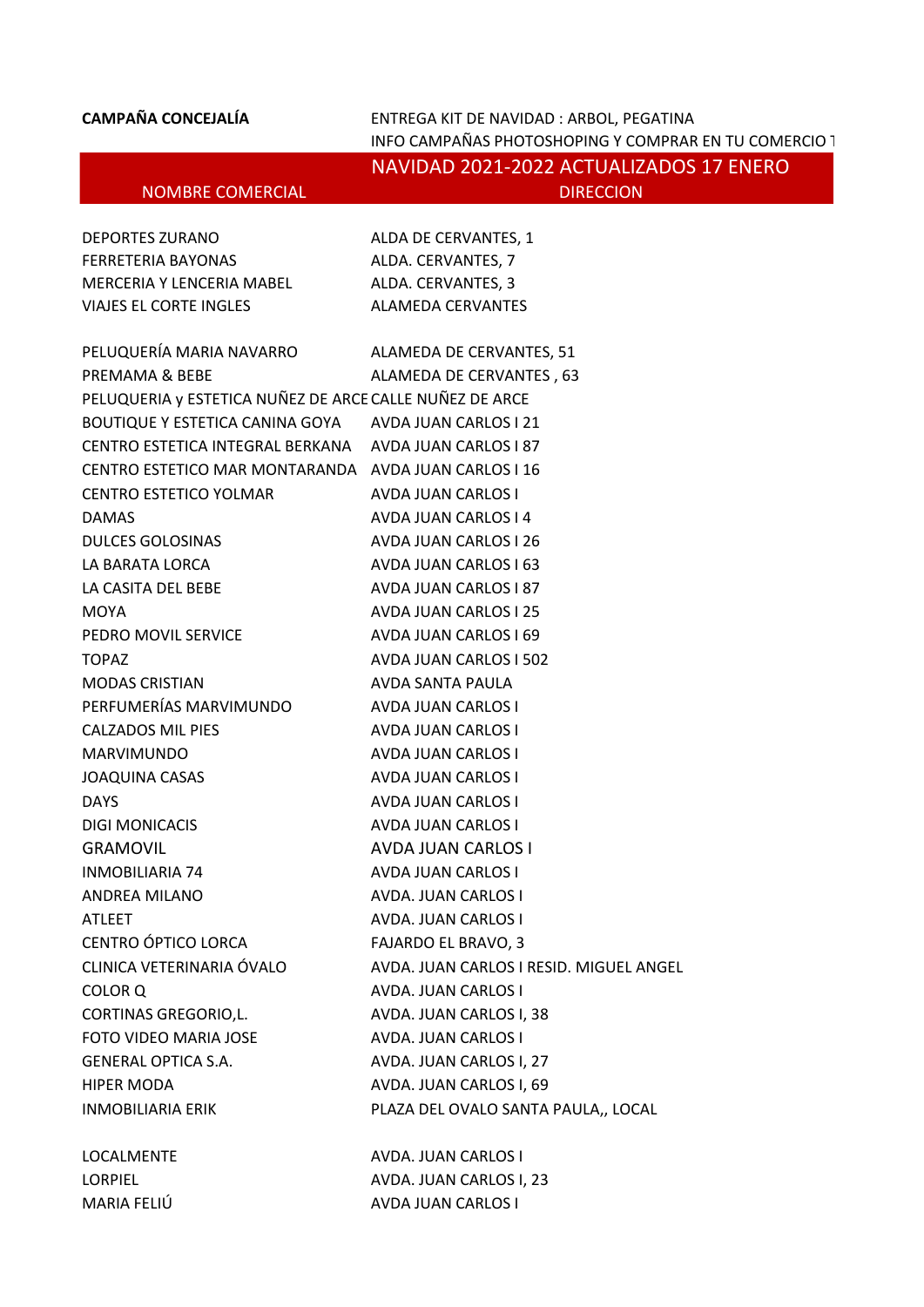MODAS CRISTIAN AVDA. SANTA CLARA, MULTIOPTICAS CRISTAL AVDA. JUAN CARLOS I, 23 OPTICA LO VEO AVDA. JUAN CARLOS I, 46 BAJO OPTICALIA OVALO AVDA. JUAN CARLOS I, 1 PAPELERIA Y HOBBIE ALFIL.BE OVALO SANTA PAULA ,1 PASTELERIA LA LORQUINA AVDA. JUAN CARLOS I, 85 PERFUMERIA PRIETO AVDA. JUAN CARLOS I TINTORERIA INTERPIEL LINEA PIEL AVDA. JUAN CARLOS I, 27 TINTORERIA SAN MATEO RAMON Y CAJAL, 5 VARENNA PLAZA DEL OVALO, 6 VICTORIANO MULERO E HNOS AVDA. JUAN CARLOS I, 21 VISION LORCA AVDA. JUAN CARLOS I.63 DE LAS CRUCES AVDA. JUAN CARLOS KIRA MODAS AVDA. JUAN CARLOS LA BARVERIA 86 AVDA. JUAN CARLOS I 77 MALETIA AVDA. JUAN CARLOS I 14 PASTELERÍA AZUL Y BLANCO AVDA. JUAN CARLOS OVALO INMOBILIARIA 74 AVDA. JUAN CARLOS I, 12 HEREDIA Y MULERO CTRA. DE AGUILAS ,142 LAS VEGAS EUROMOBILIARIO S.L CTRA DE AGUILAS KM.1 LORCAEPIS S.LL CTRA. DE AGUILAS, 40 MERCALORCA CTRA DE AGUILAS 2-A PERIAGO CTRA DE AGUILAS KM.1 PLANTILOR- GARDEN CENTER CTRA DE AGUILAS 102, RAMSA CTRA DE AGUILAS REPOSTERIA ALCAZAR CTRA. DE AGUILAS KM.1 TIATA ACEITUNAS Y SALAZONES MANUELA GENERAL EYTIER, 1 AZZARO,S
BEL ALAMO,12 BELLEZA Y BIENESTAR C/ COLMENARICO ,1 ,2º C CARLIN - MUSIC POP DISCO S.L PIO XI, 22 CUADROS RAFAEL PIO XII, 20 DAYENU TELAS PIO XII, 6 FOTOGRAFIA ALEDO ALMIRANTE AGUILAR, 13 FUTURO IMPERFECTO LIBRERÍA ALMIRANTE A. AGUILAR 11, BAJO HELADERIA LA VALENCIANA LOPE GISBERT,3 IMPRENTA CAYETANO ALAMO, 3 JOYERIA PEREZ ALMIRANTE AGULAR, 5 LA CIGÜEÑA GENERAL TERRER LEONES ,8 LA ESQUINA DEL ARTE CALLE SANTIAGO PUNTHOGAR ALFONSO X EL SABIO, 27 SANABEL ECHEGARAY.8 1º B ALSEL VIAJES CORREDERA AMICHI CORREDERA CARNICERIA HERMANOS VALERO ALMIRANTE AGUILAR CENTRO PELUQERIA LA EGIPCIA GRANERO

ESTACION DE SERVICIO MUNUERA ANTIGUA CARRETERA DE AGUILAS KM. 63,5 FLORISTERIA LA ORQUIDEA CTRA DE AGUILAS 58 CAMPILLO LORCA ILUMINACION FUENTES CTRA. DE AGUILAS, 48 KM,2 APTDO. DE CORREOS 344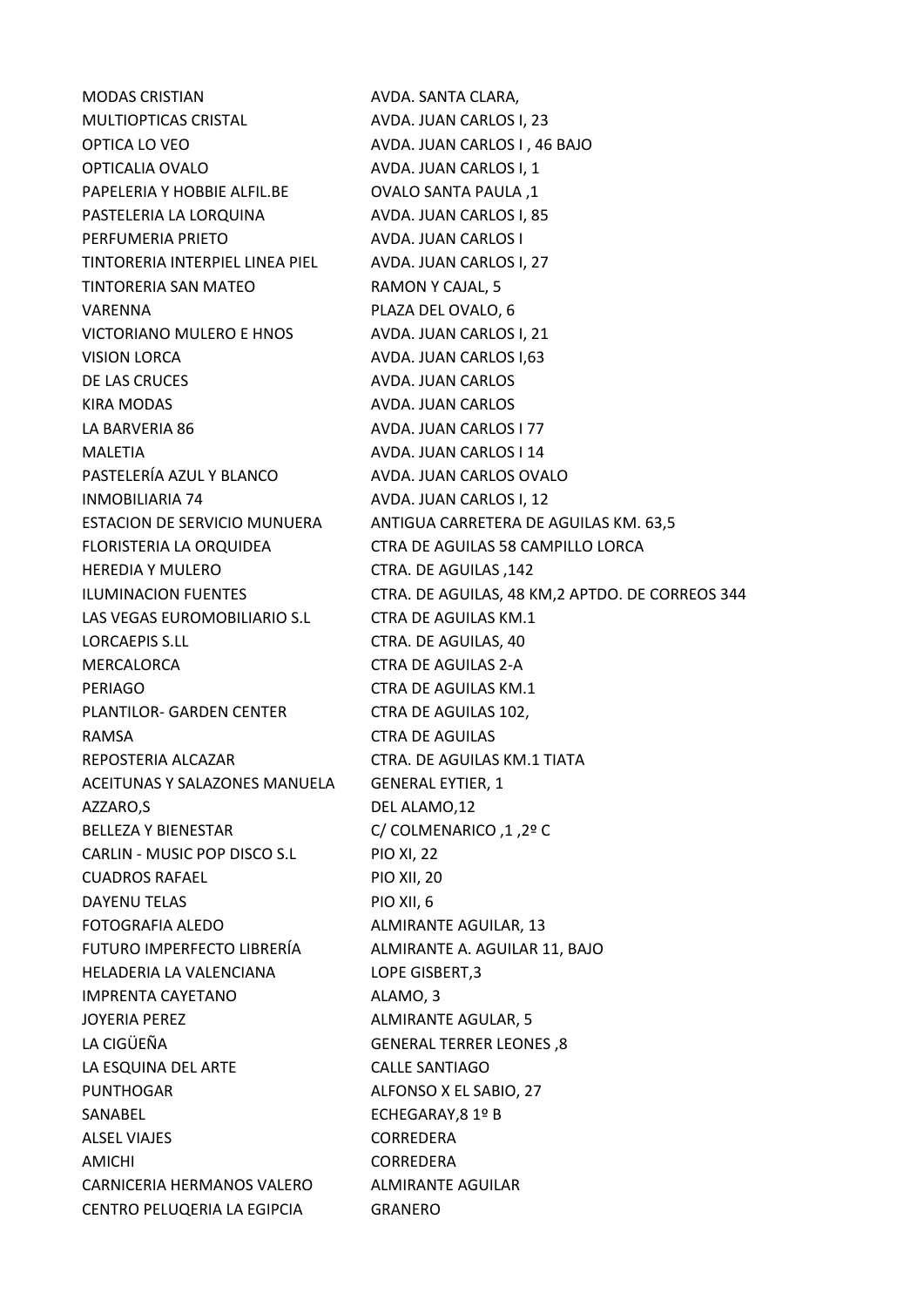| <b>CLINICAS AVANCE</b>                         | <b>LOPE GISBERT</b>                       |  |  |  |
|------------------------------------------------|-------------------------------------------|--|--|--|
| <b>COMERCIAL TERE</b>                          | GRANERO                                   |  |  |  |
| FARMACIA AMALIA MAZZUECOS                      | PIO XII                                   |  |  |  |
| FARMACIA JORGE TADEO MARTINEZ                  | <b>CORREDERA</b>                          |  |  |  |
| <b>FERRETERIA SORIANO</b>                      | <b>ALAMO</b>                              |  |  |  |
| <b>FIX MOBILE</b>                              | PIO XII                                   |  |  |  |
| <b>FOTOS VALERA</b>                            | <b>TERRER LEONES</b>                      |  |  |  |
| <b>GES SEGUROS</b>                             | COLMENARICO                               |  |  |  |
| <b>HALCON VIAJES</b>                           | <b>CUBO</b>                               |  |  |  |
| <b>ILINGUA</b>                                 | <b>CORREDERA</b>                          |  |  |  |
| LA VARITA MÁGICA                               | CORREDERA                                 |  |  |  |
| LAMI COSMETICA                                 | <b>LOPE GISBERT</b>                       |  |  |  |
| LE PETIT MIMI                                  | <b>CORREDERA</b>                          |  |  |  |
| MUNDO GESTION INMOBILIARIO                     | PIO XII                                   |  |  |  |
| RELOJERIA GARSAN                               | <b>ALPORCHONES</b>                        |  |  |  |
| ROYAL STEFF                                    | <b>CORREDERA</b>                          |  |  |  |
| <b>RUFETE</b>                                  | <b>CORREDERA</b>                          |  |  |  |
| <b>TECNISHOP</b>                               | <b>CORREDERA</b>                          |  |  |  |
| ZAPATERIA SAMUEL                               | <b>CORREDERA</b>                          |  |  |  |
| PEDRO Y CATI                                   | <b>GENERAL EYTIER, 10</b>                 |  |  |  |
| <b>ALLIANZ SEGUROS</b>                         | CORREDERA - EDIFICIO GALERÍA              |  |  |  |
| CENTRO DE ESTUDIOS LA EGIPCIA                  | <b>COLMENARICO</b>                        |  |  |  |
| <b>HERBOLARIO MANDALA</b>                      | <b>CORREDERA 20</b>                       |  |  |  |
| JOYERIA MANZANARES                             | CORREDERA, 31                             |  |  |  |
| MONTOYA 1903                                   | CORREDERA, 21                             |  |  |  |
| <b>MUEBLES SAN JOSE</b>                        | CORREDERA, 42                             |  |  |  |
| <b>PRESINTOWN</b>                              | CORREDERA, 27                             |  |  |  |
| <b>PRONOVIAS</b>                               | CORREDERA, 19                             |  |  |  |
| <b>TOBALLE CALZADOS</b>                        | CORREDERA, 26                             |  |  |  |
| LUCAS JOYEROS                                  | CORREDERA, 24                             |  |  |  |
| ARTE Y DISEÑO PALAZON                          | AVDA DE EUROPA,36                         |  |  |  |
|                                                |                                           |  |  |  |
| <b>CONFITERIA NAVARRO</b>                      | MAYOR,11                                  |  |  |  |
| <b>CORTINAS BASILIO</b>                        | SAN ANTONIO, 7                            |  |  |  |
| EL MOJON                                       | CENTRO COMERCIALSAN DIEGO EROSKI LOCAL 24 |  |  |  |
| ELECTRODOMESTICOS LUCAS                        | ORTEGA MELGARES, 28                       |  |  |  |
| <b>ELECTROHIPER</b>                            | AVDA DE EUROPA,                           |  |  |  |
| ESTACIÓN DE SERVICIO EUROPA                    | AVDA. EUROPA                              |  |  |  |
| <b>FERRETERIA EL GAFAS</b>                     | MAYOR, 3                                  |  |  |  |
| <b>FOTO GALERY BORRASCA</b>                    | AVDA. EUROPA, 20                          |  |  |  |
| <b>FRUTERIA ANTONIA</b>                        | MAYOR,18                                  |  |  |  |
| LAVADERO PUNTO ZERO                            | AVDA. EUROPA, 28                          |  |  |  |
| MULTIOPTICAS CRISTAL                           | <b>AVDA EUROPA</b>                        |  |  |  |
| PASTELERÍA AZUL Y BLANCO                       | AVDA. EUROPA                              |  |  |  |
| PINTURAS LORPINT                               | AVDA. EUROPA, 47                          |  |  |  |
| ROSA CELESTE                                   | AVDA. EUROPA EDIF. PORTUGAL               |  |  |  |
| <b>ROTULOS SOL</b>                             | AVDA FUERZAS ARMADAS, 54                  |  |  |  |
| SUPERMERCADO OBDULIO MATEO GUILI C/ MAYOR N/21 |                                           |  |  |  |
| UNION TORRE LORCA SA                           | AVDA. FUERZAS ARMADAS, 28 BAJO B          |  |  |  |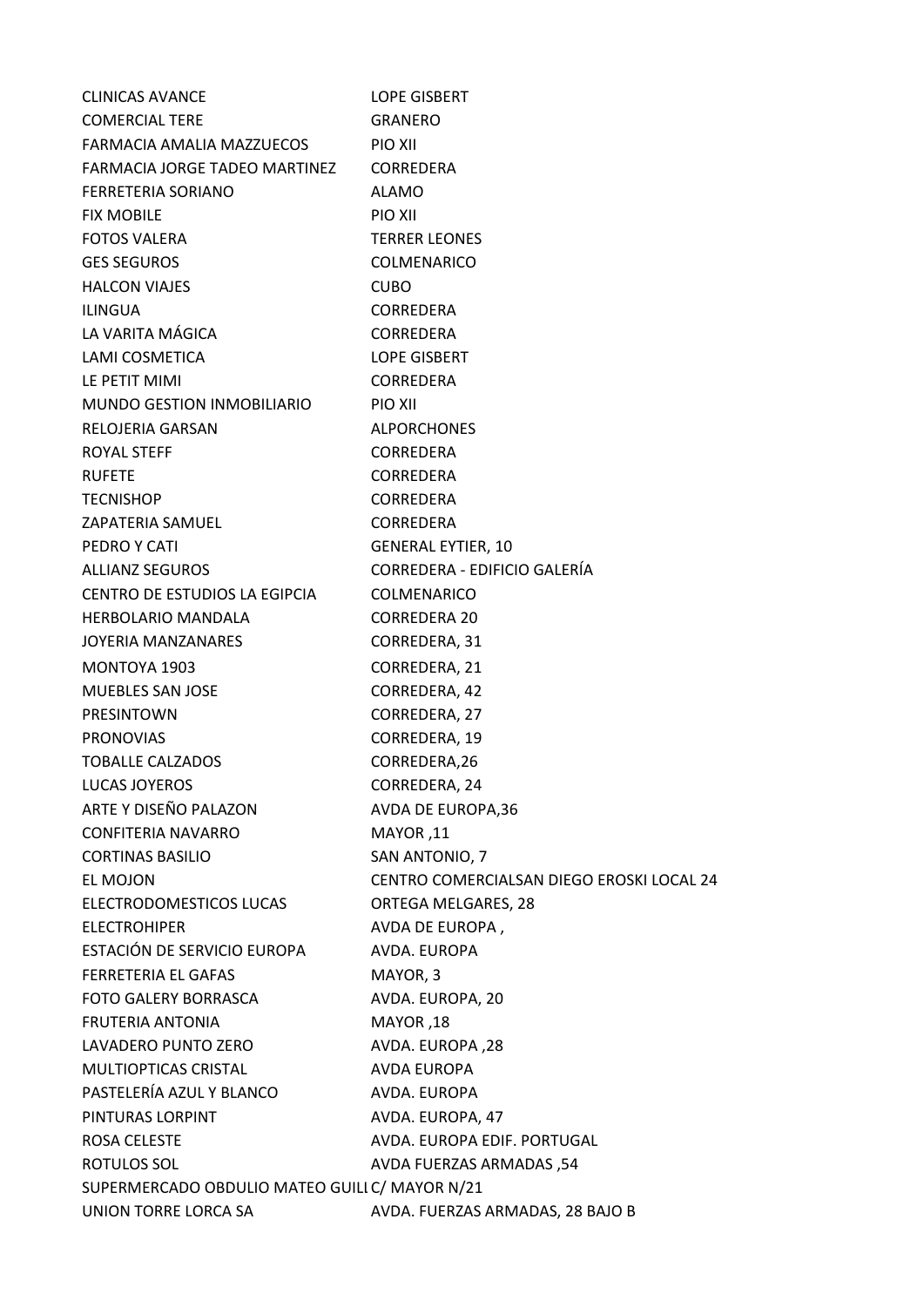WORLD FITNESS PASARELA PLAZA CURTIDORES BAJO ABC DESCANSO AVDA EUROPA ABRILIVA PLAZA LAS HORTALIZAS ACADEMIA GAMBA TURBINTO 16 AGE MOTOS AVDA FUERZAS ARMADAS ASESORIA BERMEJO DOLORES BLAYA CUETO, 6 AUTOMOVILES EUROPA AVDA FUERZAS ARMADAS 44 BLANCO Y AZUL PASTELERÍA AVDA EUROPA 28 CARNICERIA HERMANOS MORILLAS PLAZA LAS HORTALIZAS CARNICERIA SAN DIEGO AVDA EUROPA CCA SISTEMAS AVDA EUROPA CHAUKI VETERINARIOS AVDA EUROPA COMERCIAL LUCI PLAZA HORTALIZAS EL DEDAL CALLE PUENTE GIMENO ELECTRICIDAD SALVADOR PEREZ CALLE LUIS PERALTA ESTANCO EL MIRADOR CALLE JUAN ANTONIO DIMAS ESTANCO EL PERLA ABELLANEDA. ESTER PALACIOS FOTO ARTE Q CALLE MAYOR EXCLUSIVE AVDA EUROPA FARMACIA CASTILLO MAYOR 15 FARMACIA EUROPA AVDA EUROPA, 30 FERRETERIA SAN DIEGO AVDA EUROPA FLORES Y PLANTAS NATURALES PLAZA HORTALIZAS FLORES Y PLANTAS PLAZA LAS HORTALIZAS PLAZA LAS HORTALIZAS FLORISTERIA CATI ABELLANEDA, 14 FRUTERIA HERMANOS PASCUAL ORTEGA MELGARES, 10 FRUTERIA Y VERDULERIA CATI PLAZA HORTALIZAS HBC TOUNING AVDA FUERZAS ARMADAS 69 HERBORISTERIA EUROPA AVDA EUROPA JOYERIA PADILLA MAYOR8 LA CUCADAS DE MARIA DEJARLO EN QUIRO SPA URBANO LIMPIEZA VARIA DE LORCA ABELLANEDA, 14 MANOLI FRUTARIA PLAZA HORTALIZAS MI BOTICA AVDA EUROPA MODAS VALIENTE CALLE LUIS PERALTA PANADERIA PLAZA HORTALIZAS PANADERIA PLAZA DE LAS HORTALIZAS PLAZA LAS HORTALIZAS PANADERIA VICTORIA PUENTE JIMENO PARAFARMACIA MY BOTICA ORTEGA MELGARES, 86 PARKING PASARELA MEDICO ANTONIO PELEGRIN MEDINA, 2 PELUQUERIA BARBERÍA EL ROJO AVDA EUROPA, 2 PELUQUERIA JESUS MELENCHON CALLE ORTEGA MELGARES PELUQUERIA STYLO ABELLANEDA, 14 PESCADERÍA FRANCISCO PLAZA LAS HORTALIZAS QUIRO SPA URBANO CALLE LUIS PERALTA RACCOON TECHNOLOGY AVDA EUROPA 48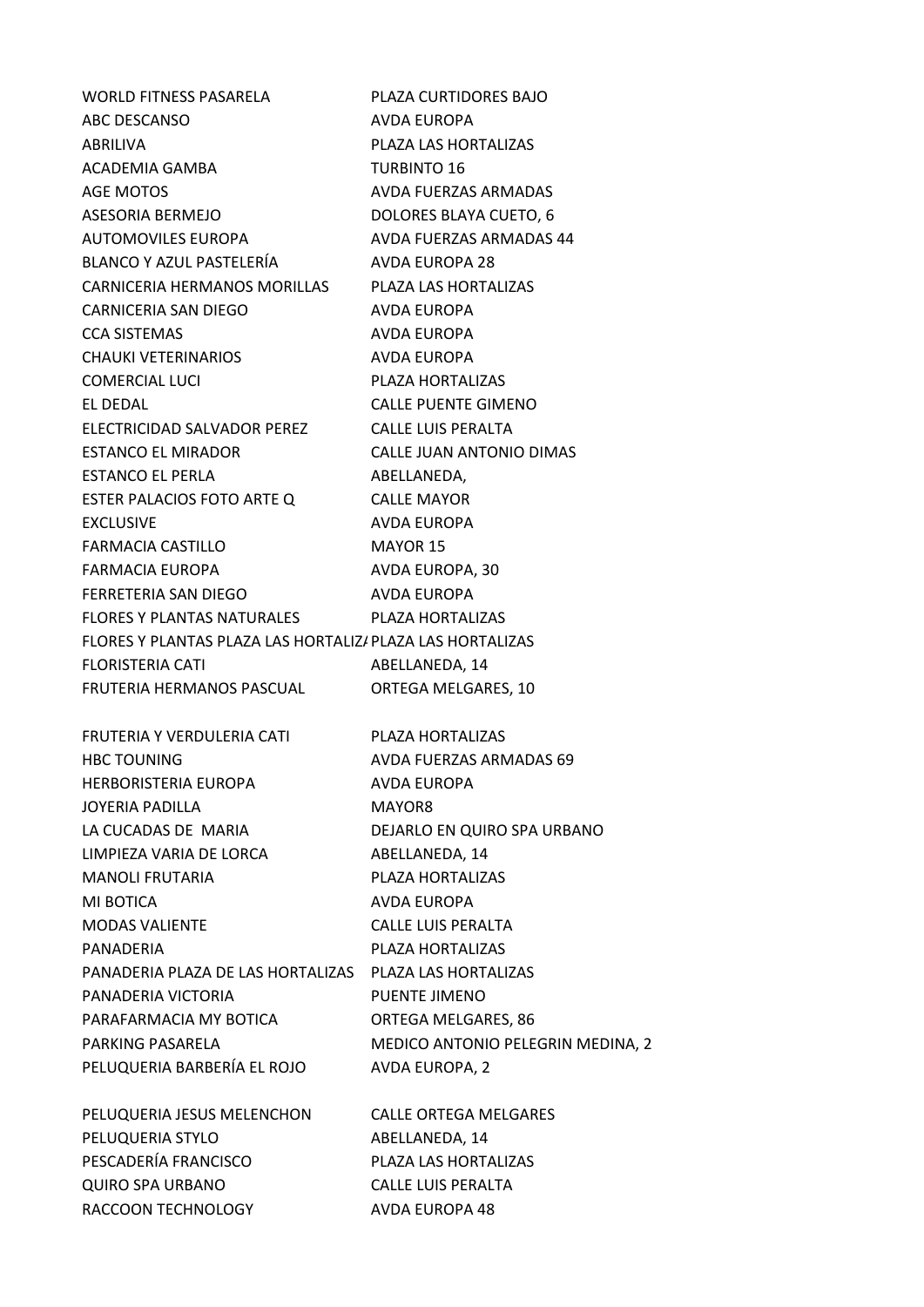| <b>SMART &amp; PHONE</b>                         | <b>AVDA EUROPA 25</b>                  |
|--------------------------------------------------|----------------------------------------|
| SP SOLAR                                         | AVDA EUROPA, 1                         |
| SUPERMERCADO CHAPINETA                           | MAYOR 14                               |
| <b>VIAJES CARREFOUR</b>                          | AVDA EUROPA                            |
| BARVERIA DAVID ESTILISTA                         | <b>VOLUNTARIO, 5</b>                   |
| CARNICERÍA SAN DIEGO                             | <b>AVDA EUROPA 6</b>                   |
| CLINICA PSICOLOGIA ROCIO LOPEZ                   | SEÑOR DE LA PENITENCIA                 |
| EL DEDAL                                         | <b>PUENTE GIMENO, 9</b>                |
| PELUQUERIA MARI                                  | <b>ORTEGA MELGARES 3</b>               |
| <b>AN ESTUDIO</b>                                | NOGALTE, 40                            |
| <b>OSCAR PELUQUEROS</b>                          | AVDA PORTUGAL, 15                      |
| <b>PACHÚS</b>                                    | NOGALTE, 21                            |
| <b>5TH AVENUE</b>                                | <b>CALLE NOGALTE</b>                   |
| <b>CERRAJEROS LIDON</b>                          | <b>CUESTA SAN FRANCISCO, 15</b>        |
|                                                  |                                        |
| DOMINGO QUIÑONERO JOYERO                         | NOGALTE, 34                            |
| <b>EBANO INTERIORISMO</b>                        | PEREZ CASAS, 12                        |
| MODA HOGAR ROSALIA                               | <b>CALLE NOGALTE</b>                   |
| <b>SERCOSAN</b>                                  | AVDA. PORTUGAL, 26                     |
| SIROCO OPTICA                                    | NOGALTE 24                             |
| SUPERMERCADO BAYLI                               | <b>CALLE REDON</b>                     |
| SUPERMERCADO NOGALTE                             | NOGALTE 36                             |
| CENTRO ACTIVATE SALUD Y DEPORTE AVDA PORTUGAL    |                                        |
| <b>CLINICA DENTAL ORTIZ RECHE</b>                | <b>CALLE PEREZ CASAS 106</b>           |
| <b>DERMATIKE</b>                                 | <b>CALLE NOGALTE 4</b>                 |
| <b>DGALA</b>                                     | <b>CALLE NOGALTE 22</b>                |
| <b>DSASTRE</b>                                   | <b>CALLE NOGALTE 36</b>                |
| <b>JUGUETES JOSEMI</b>                           | AVDA PORTUGAL, 11                      |
| LA BARBERIA DE IVAN                              | <b>AVDA PORTUGAL 6</b>                 |
| LUMI LORCA                                       | AVDA POTUGAL, 14                       |
| MAR DE LIS NOVIAS                                | AVDA PORTUGAL, 13                      |
| <b>NANETES</b>                                   | AVDA PORTUGAL, 15                      |
| NUTRIESTÉTICA 7                                  | <b>AVDA PORTUGAL 13</b>                |
| <b>INES ESTILISTA</b>                            | C/ NOGALTE                             |
| <b>BEDS</b>                                      | JERONIMO SANTA FE, 18                  |
| CLINICA VETERINARIA LA SEDA                      | LA SEDA, 1                             |
| <b>CORTINAS COLLADO</b>                          | JERONIMO SANTA FE, 20                  |
| <b>MATEOFIC</b>                                  | JERONIMO SANTA FE, 70                  |
| <b>MENTA</b>                                     | JERONIMO SANTA FE, 1                   |
| <b>OPTICA HIDALGO</b>                            | <b>JOSE MOULIAA 50</b>                 |
| PELUQUERIA SOLE                                  | PEREZ CASAS 84                         |
| <b>TEXTIL LA MERCED</b>                          | AVDA. JUAN CARLOS I, 60 - HUERTO RUANO |
| AUTO ELECTRICIDAD DEL VAS                        | CTRA. NACIONAL, 340                    |
| LA TEJERA FERRETERIA                             | CTRA. HINOJAR, 1 LA HOYA               |
| <b>BABY ATIS</b>                                 | PLAZA LOS APRENDICES                   |
| LAVAUTO (LAVADERO Y AUTOMOCIÓN L CHAPISTERIA S/N |                                        |
| LONJA DEL MUEBLE                                 | PLAZA DEL TRABAJO, 4                   |
| ATJ                                              | CALLE CRISTO REY                       |
|                                                  |                                        |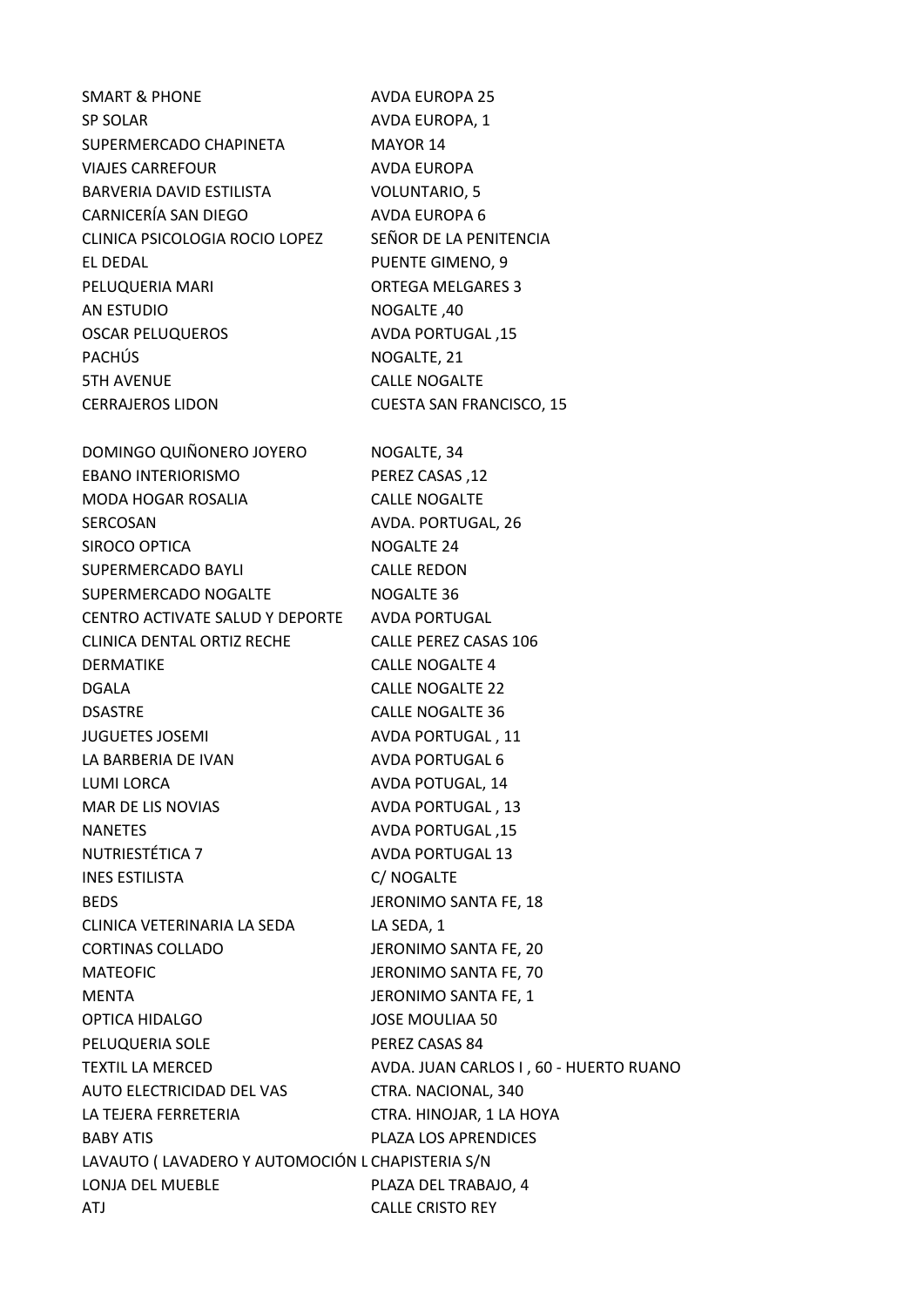CALZADOS JEYMA JARDINEROS CENTRO DE FORMACION FORTALEZA DEL SOL GUILLERMO OLIVER, 6 CENTRO SOFA CTRA. DE GRANADA KM.268 LA VIÑA CORREDURIA DE SEGUROS RUIZ RE LA SIERRA DE LA CARRASQUILLA COSTABIKELLORCA CTRA DE GRANADA, 67 CRISTAL AUTO CTRA DE GRAANADA, 89 ELEGANZ NAHEN JERONIMO OLIVER ENTRE TELAS CALLE JARDINEROS Q FLORISTERIA JOSE PLAZA DEL TRABAJO FRUTERIA LOURDES CALLE ALBAÑILERIA LIBRERÍA PALLARES CALLE ALBAÑILERIA MERCERÍA BELEN CARRETERA GRANADA MODAS KATI CALLE PANADERIA OPTICA LA VIÑA CTRA GRANADA 28 PELUQUERIA JUANDO & SEBAS CTRA GRANADA 16 ROSARIA TEXTIL HOGAR PLAZA DE LOS APRENDICES 1 CENTRO OPTICO SANTA ROSA 1 LOPE GISBERT, 25 GRAFISOL JUAN DE TOLEDO, 6 INSOLITA SLOW CONCEPT LOPE GISBERT ,36 MAVITE NATURALMENTE LOPE GISBER, 33 PASTELERIA AZUL Y BLANCO LOPE GISBERT, 23 VIAJES MERCURIO PRINCIPE ALFONSO CALZADOS CANOVAS LOPE GISBERT INFINITY PARFUMS LOPE GISBERT ARENA REBOLLOSO,1 ARTESALAS POETA CARLOS MELLADO, 4 BOMBON NOISETTE POETA CARLOS MELLADO BREZOS DOCTOR ARCAS MECA 5 ESTANCO BOUTIQUE DEL FUMADOR DOCTOR ARCAS MECA, 5 FOTO SISTEMA REBOLLOSO 9 BAJO LE PETIT NANOS MURILLO ,5 LENCERIA CORSETERIA MODA INTIMA POETA CARLOS MELLADO 2 MANDARINA KIDS & BABY REBOLLOSO, 5 MI CASITA DE ZAPATOS POETA CARLOS MELLADO, BAJO 4 PASTELERIA ZENON PLAZA CALDERON DE LA BARCA PEDRO NAVARRO FLORISTERIA PRINCIPE ALFONSO PELUQUERIA LUCIA ESTILISTA POETA CARLOS MELLADO,5 1º C SOLER MOBILIARIO Y DECORACION PRESB. EMILIO GARCIA,3 VIAJES ELIOTOURS PRINCIPE ALFONSO, 6 DIMENSION LORCA PRINCIPE ALFONSO, 4 JAYMA PRESBITERIO EMILIO GARCÍA, 3 PELUQUERIA ESTILISTA JAIME EMILIO GARCIA, 31 TINTORERIA AMERICANA PLAZA COLON ,7 VIAJES LORTOURS PRINCIPE ALFONSO, 2 ESSENZIA CALLE PRINCIPE ALFONSO 6 LOLA DIAZ- ABOGADOS CALLE PRINCIPE ALFONSO 8 MASARU MURILLO MERCERIA CAPRICHOS MURILLO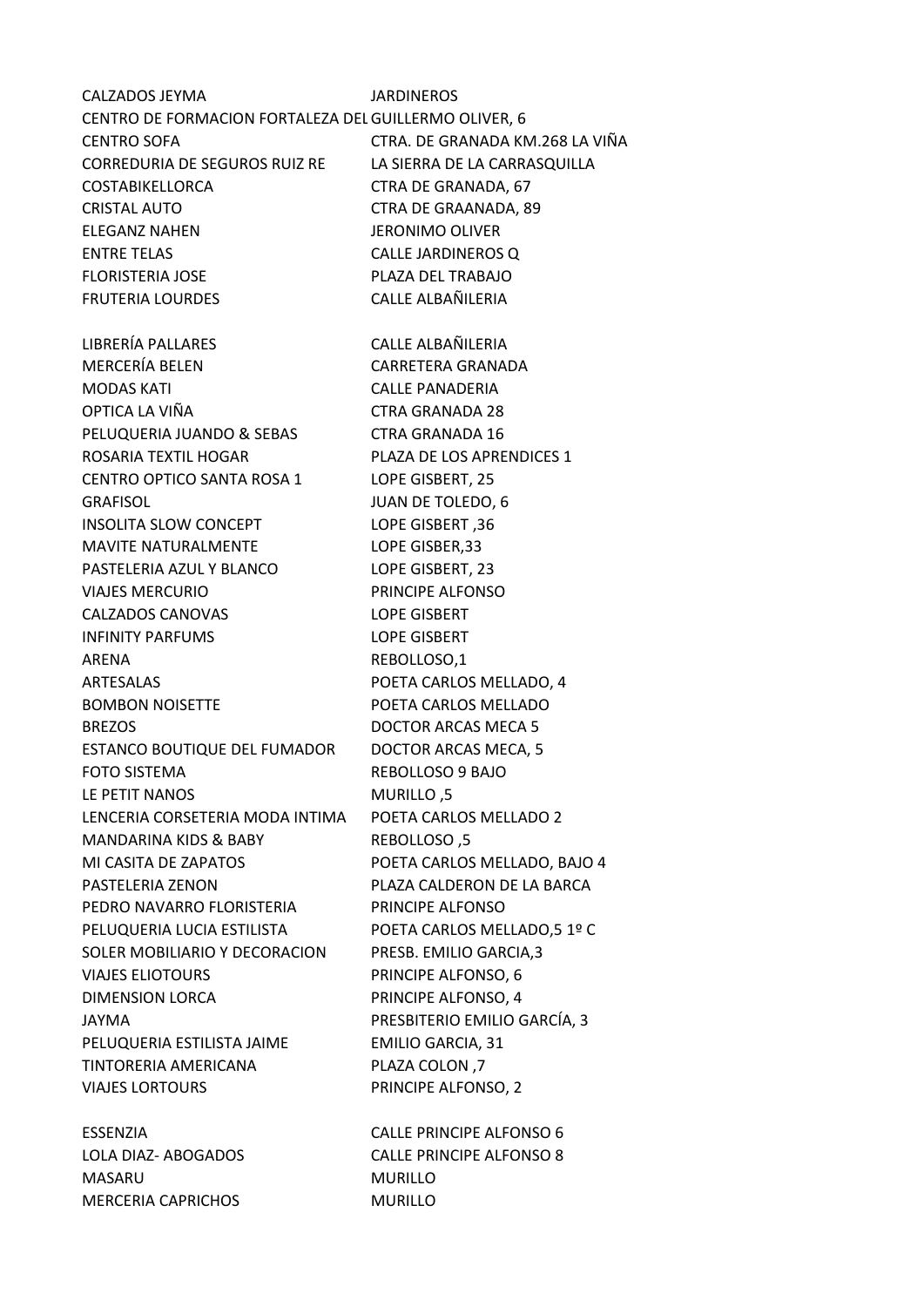PELUQUERIA CANINA PERRUNOS CALLE MURILLO, 3 SUVESTIC CHIC CONTROLLERTY CALLE POETA CARLOS MELLADO, 5 CECOVE S.L. SANTA QUITERIA, 31 CENTER INMOBILIARIA CENTURY 21 CAMINO PARTIDOR DE LOS MORALES- PANEL 7 BUZON 16 COMERCIAL DAMI PUENTE LA PIA DIP. CAZALLA ELECTRONICA MANSAN S.L CAMINO PARTIDOR DE LOS MORALES,BAJO 5 Y 7 ESTANCO EL QUIJERO TOMAS ARDERIUS, 59 MULTIOPTICAS CRISTAL SANTA QUITERIA SUPERMERCADO PASTOR CTRA. ALMENARA, 76, CAMPILLO BEBE GATEA **RAMBLA ALTA** CARNICERIA JOSE PEREZ CASAS, 80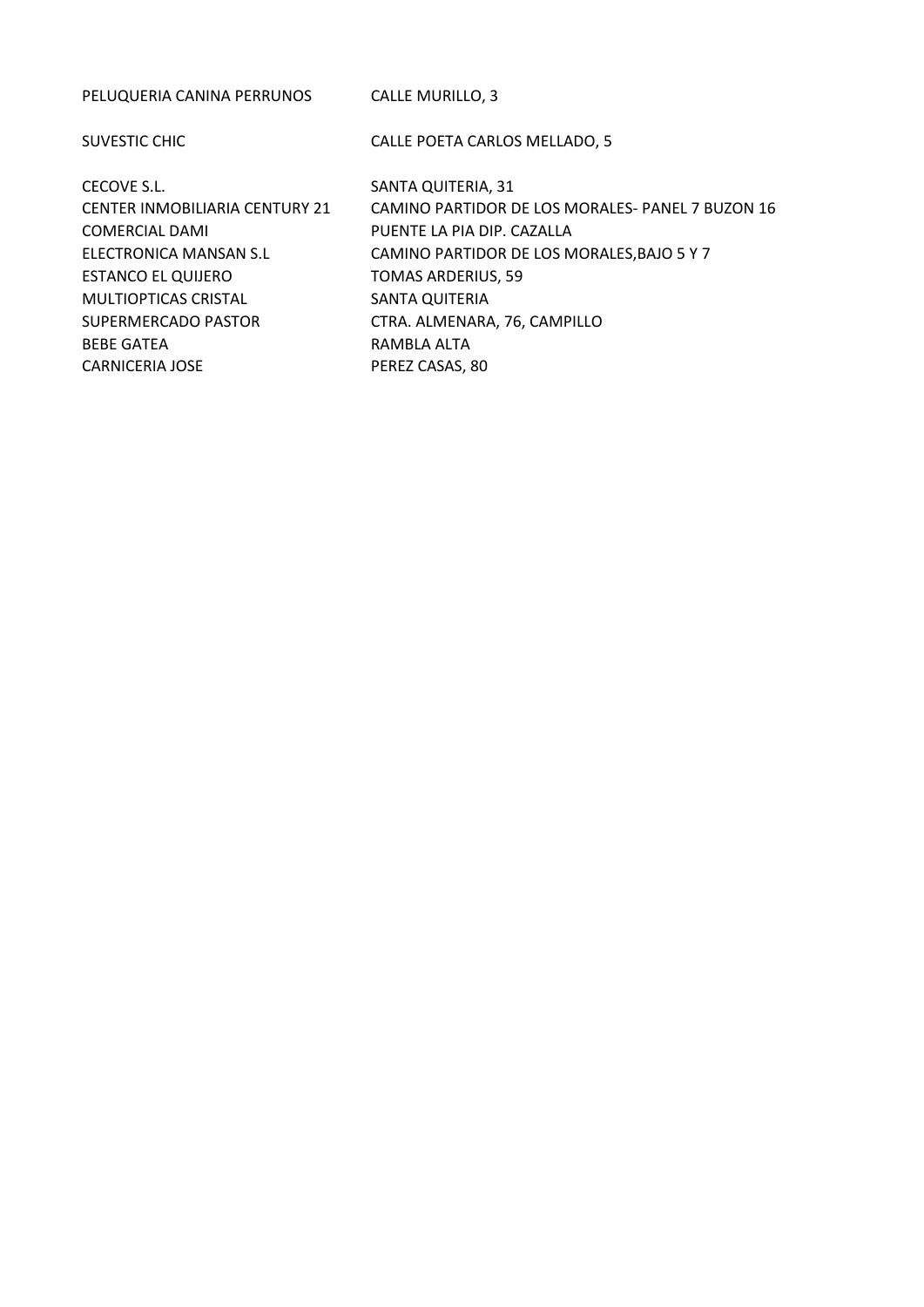## **TIEENE PREMIO**

## AREA

ALDA. CERVANTES ALDA. CERVANTES ALDA. CERVANTES ALDA. CERVANTES ALDA. CERVANTES ALDA. CERVANTES ALDA. CERVANTES ALDA. CERVANTES AVDA JUAN CARLOS I AVDA JUAN CARLOS I AVDA JUAN CARLOS I AVDA JUAN CARLOS I AVDA JUAN CARLOS I AVDA JUAN CARLOS I AVDA JUAN CARLOS I AVDA JUAN CARLOS I AVDA JUAN CARLOS I AVDA JUAN CARLOS I AVDA JUAN CARLOS I AVDA JUAN CARLOS I AVDA JUAN CARLOS I AVDA JUAN CARLOS I AVDA JUAN CARLOS I AVDA JUAN CARLOS I AVDA JUAN CARLOS I AVDA JUAN CARLOS I AVDA JUAN CARLOS I AVDA JUAN CARLOS I AVDA. JUAN CARLOS I AVDA. JUAN CARLOS I AVDA. JUAN CARLOS I AVDA. JUAN CARLOS I AVDA. JUAN CARLOS I AVDA. JUAN CARLOS I AVDA. JUAN CARLOS I AVDA. JUAN CARLOS I AVDA. JUAN CARLOS I AVDA. JUAN CARLOS I AVDA. JUAN CARLOS I AVDA. JUAN CARLOS I AVDA. JUAN CARLOS I AVDA. JUAN CARLOS I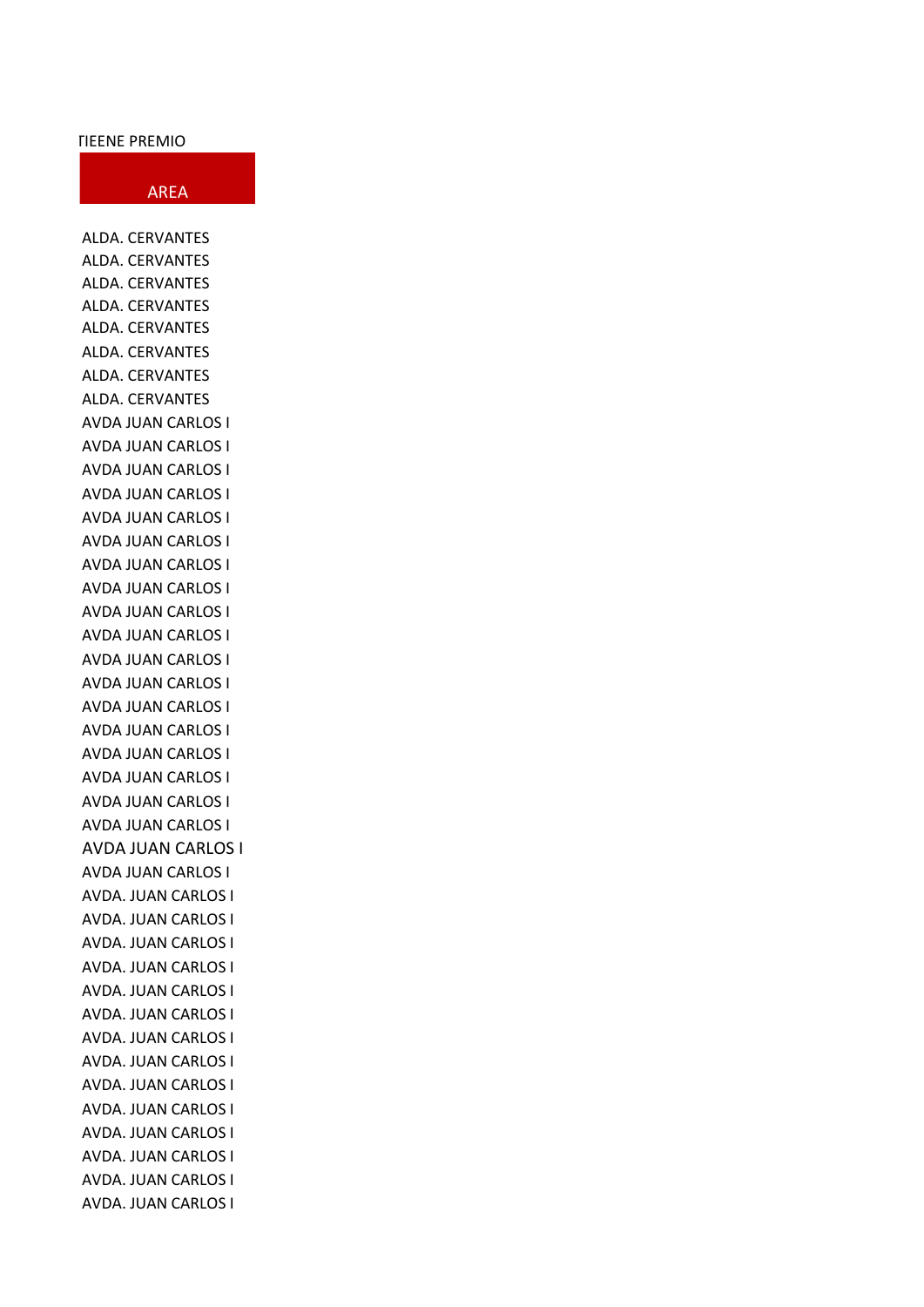AVDA. JUAN CARLOS I AVDA. JUAN CARLOS I AVDA. JUAN CARLOS I AVDA. JUAN CARLOS I AVDA. JUAN CARLOS I AVDA. JUAN CARLOS I AVDA. JUAN CARLOS I AVDA. JUAN CARLOS I AVDA. JUAN CARLOS I AVDA. JUAN CARLOS I AVDA. JUAN CARLOS I AVDA. JUAN CARLOS I AVDA. JUAN CARLOS I AVDA. JUAN CARLOS I AVDA. JUAN CARLOS I AVDA. JUAN CARLOS I AVDA. JUAN CARLOS I AVDA. JUAN CARLOS I CARRETERA AGUILAS CARRETERA AGUILAS CARRETERA AGUILAS CARRETERA AGUILAS CARRETERA AGUILAS CARRETERA AGUILAS CARRETERA AGUILAS CARRETERA AGUILAS CARRETERA AGUILAS CARRETERA AGUILAS CARRETERA AGUILAS CENTRO HISTORICO CENTRO HISTORICO CENTRO HISTORICO CENTRO HISTORICO CENTRO HISTORICO CENTRO HISTORICO CENTRO HISTORICO CENTRO HISTORICO CENTRO HISTORICO CENTRO HISTORICO CENTRO HISTORICO CENTRO HISTORICO CENTRO HISTORICO CENTRO HISTORICO CENTRO HISTORICO CENTRO HISTORICO CENTRO HISTORICO CENTRO HISTORICO CENTRO HISTORICO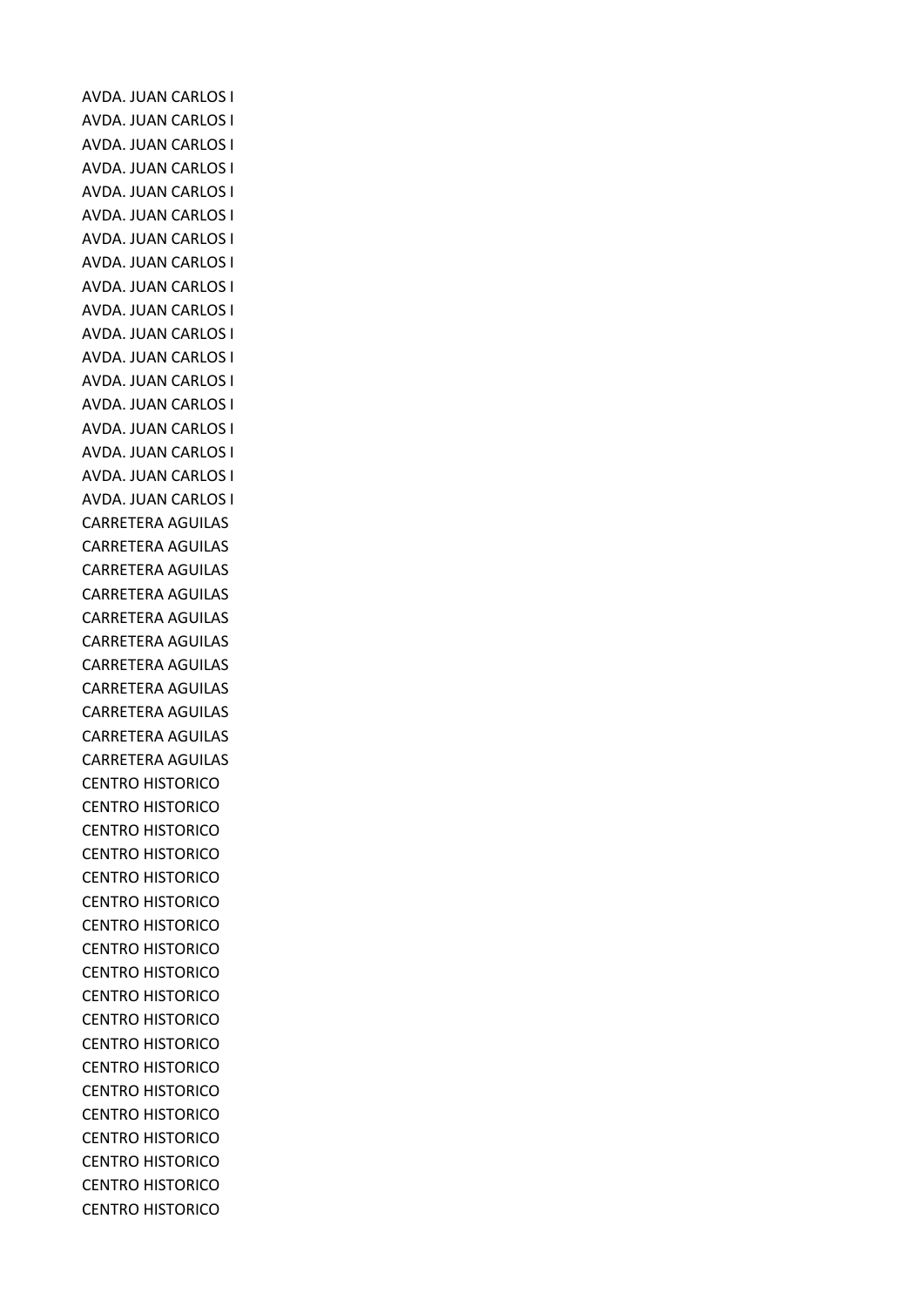CENTRO HISTORICO CENTRO HISTORICO CENTRO HISTORICO CENTRO HISTORICO CENTRO HISTORICO CENTRO HISTORICO CENTRO HISTORICO CENTRO HISTORICO CENTRO HISTORICO CENTRO HISTORICO CENTRO HISTORICO CENTRO HISTORICO CENTRO HISTORICO CENTRO HISTORICO CENTRO HISTORICO CENTRO HISTORICO CENTRO HISTORICO CENTRO HISTORICO CENTRO HISTORICO CENTRO HISTORICO CENTRO HISTORICO CENTRO HISTORICO CORREDERA CORREDERA CORREDERA CORREDERA CORREDERA CORREDERA CORREDERA CORREDERA EL BARRIO - EUROPA EL BARRIO - EUROPA EL BARRIO - EUROPA EL BARRIO - EUROPA EL BARRIO - EUROPA EL BARRIO - EUROPA EL BARRIO - EUROPA EL BARRIO - EUROPA EL BARRIO - EUROPA EL BARRIO - EUROPA EL BARRIO - EUROPA EL BARRIO - EUROPA EL BARRIO - EUROPA EL BARRIO - EUROPA EL BARRIO - EUROPA EL BARRIO - EUROPA EL BARRIO - EUROPA EL BARRIO - EUROPA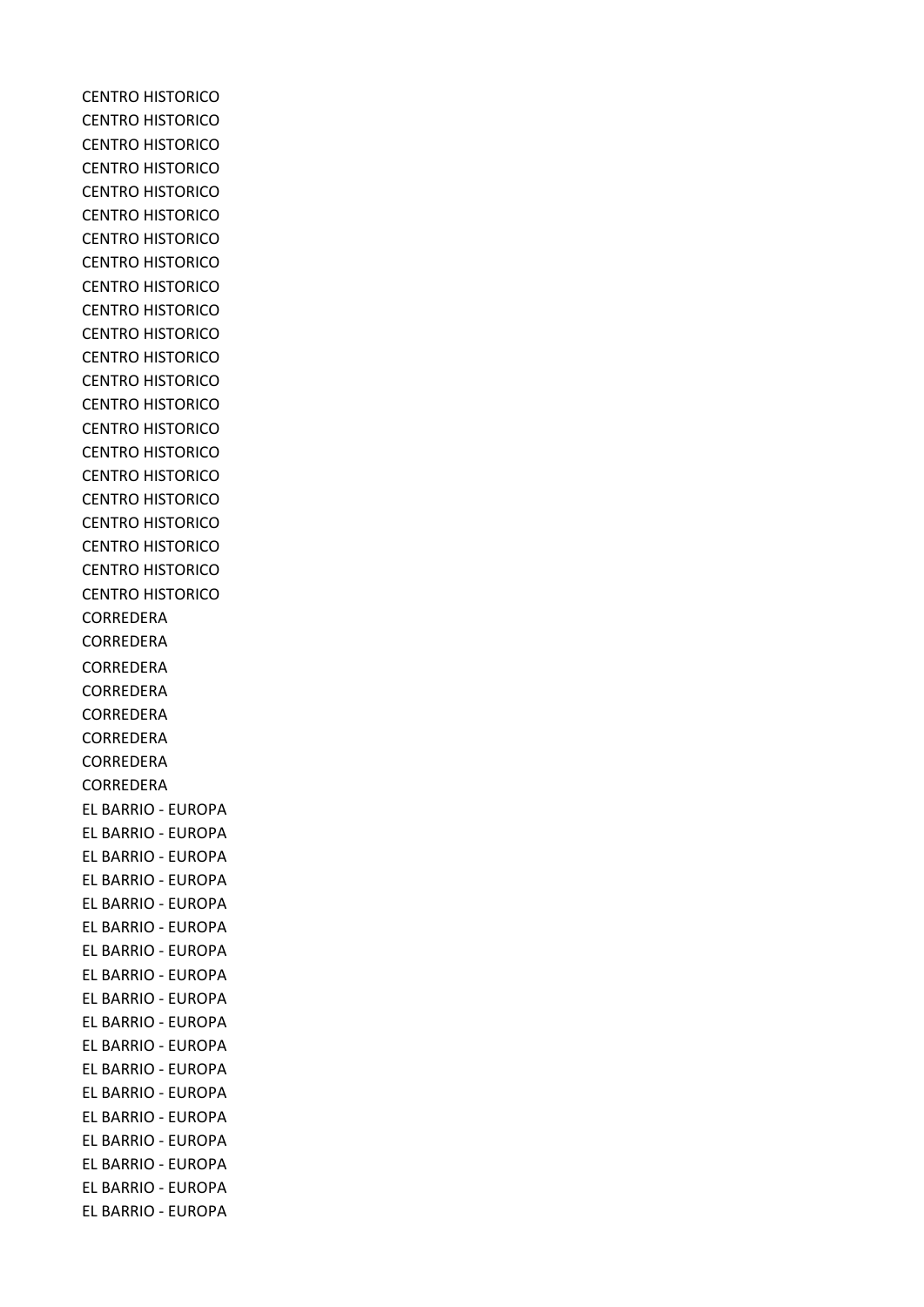EL BARRIO - EUROPA EL BARRIO - EUROPA EL BARRIO - EUROPA EL BARRIO - EUROPA EL BARRIO - EUROPA EL BARRIO - EUROPA EL BARRIO - EUROPA EL BARRIO - EUROPA EL BARRIO - EUROPA EL BARRIO - EUROPA EL BARRIO - EUROPA EL BARRIO - EUROPA EL BARRIO - EUROPA EL BARRIO - EUROPA EL BARRIO - EUROPA EL BARRIO - EUROPA EL BARRIO - EUROPA EL BARRIO - EUROPA EL BARRIO - EUROPA EL BARRIO - EUROPA EL BARRIO - EUROPA EL BARRIO - EUROPA EL BARRIO - EUROPA EL BARRIO - EUROPA EL BARRIO - EUROPA EL BARRIO - EUROPA EL BARRIO - EUROPA EL BARRIO - EUROPA EL BARRIO - EUROPA EL BARRIO - EUROPA EL BARRIO - EUROPA EL BARRIO - EUROPA EL BARRIO - EUROPA EL BARRIO - EUROPA EL BARRIO - EUROPA EL BARRIO - EUROPA EL BARRIO - EUROPA EL BARRIO - EUROPA EL BARRIO - EUROPA EL BARRIO - EUROPA EL BARRIO - EUROPA EL BARRIO - EUROPA EL BARRIO - EUROPA EL BARRIO - EUROPA EL BARRIO - EUROPA EL BARRIO - EUROPA EL BARRIO - EUROPA EL BARRIO - EUROPA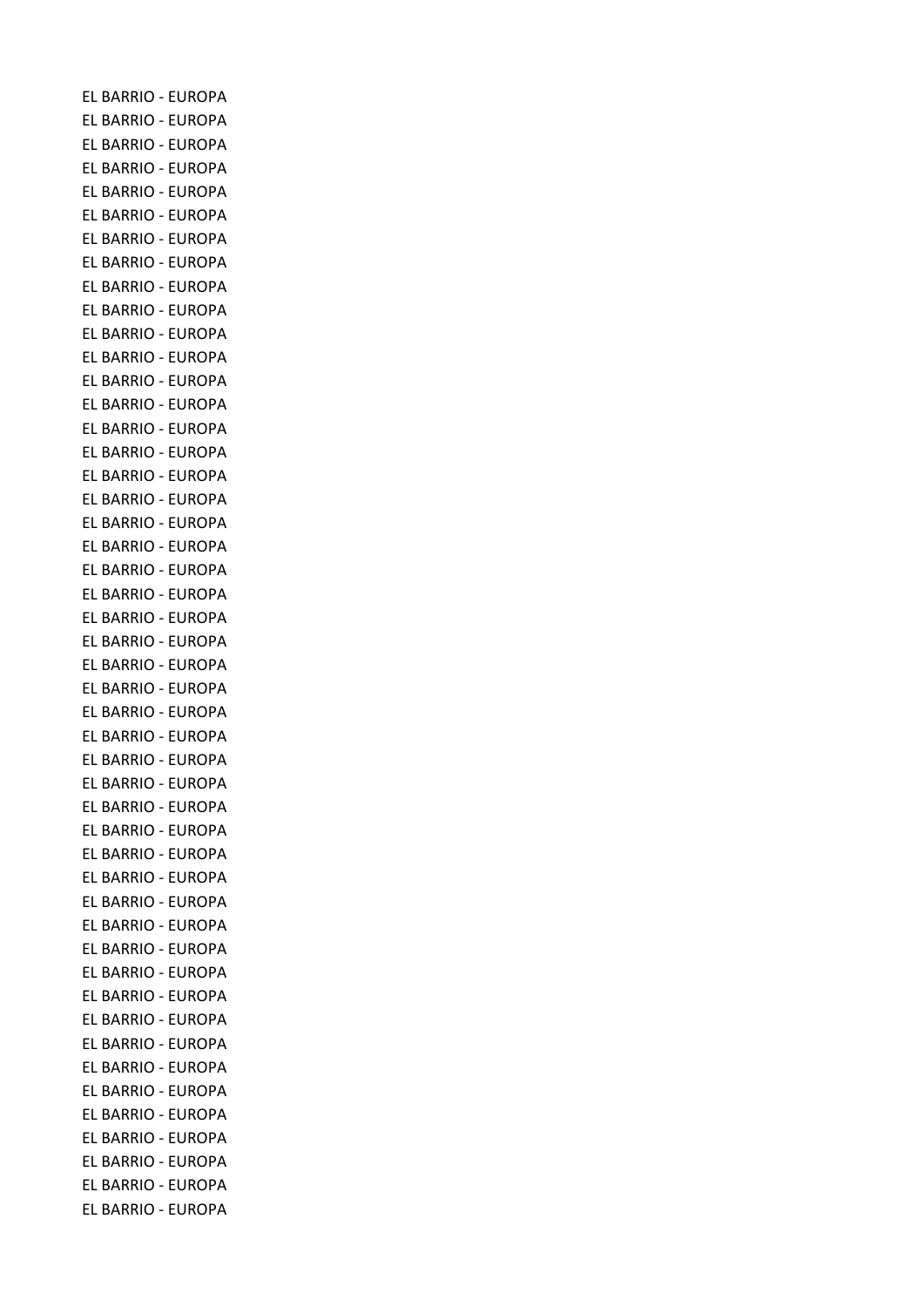EL BARRIO - EUROPA EL BARRIO - EUROPA EL BARRIO - EUROPA EL BARRIO - EUROPA EL BARRIO- EUROPA EL BARRIO- EUROPA EL BARRIO- EUROPA EL BARRIO- EUROPA HOSTELOR EL BARRIO- EUROPA EL CARMEN EL CARMEN EL CARMEN EL CARMEN EL CARMEN EL CARMEN EL CARMEN EL CARMEN EL CARMEN EL CARMEN EL CARMEN EL CARMEN EL CARMEN EL CARMEN EL CARMEN EL CARMEN EL CARMEN EL CARMEN EL CARMEN EL CARMEN EL CARMEN EL CARMEN EL CARMEN EL CARMEN EL CARMEN JERONIMO SANTA FE JERONIMO SANTA FE JERONIMO SANTA FE JERONIMO SANTA FE JERONIMO SANTA FE JERONIMO SANTA FE JERONIMO SANTA FE JUAN CARLOS I LA HOYA LA HOYA LA VIÑA LORCA SUR LA VIÑA LORCA SUR LA VIÑA LORCA SUR LA VIÑA LORCA SUR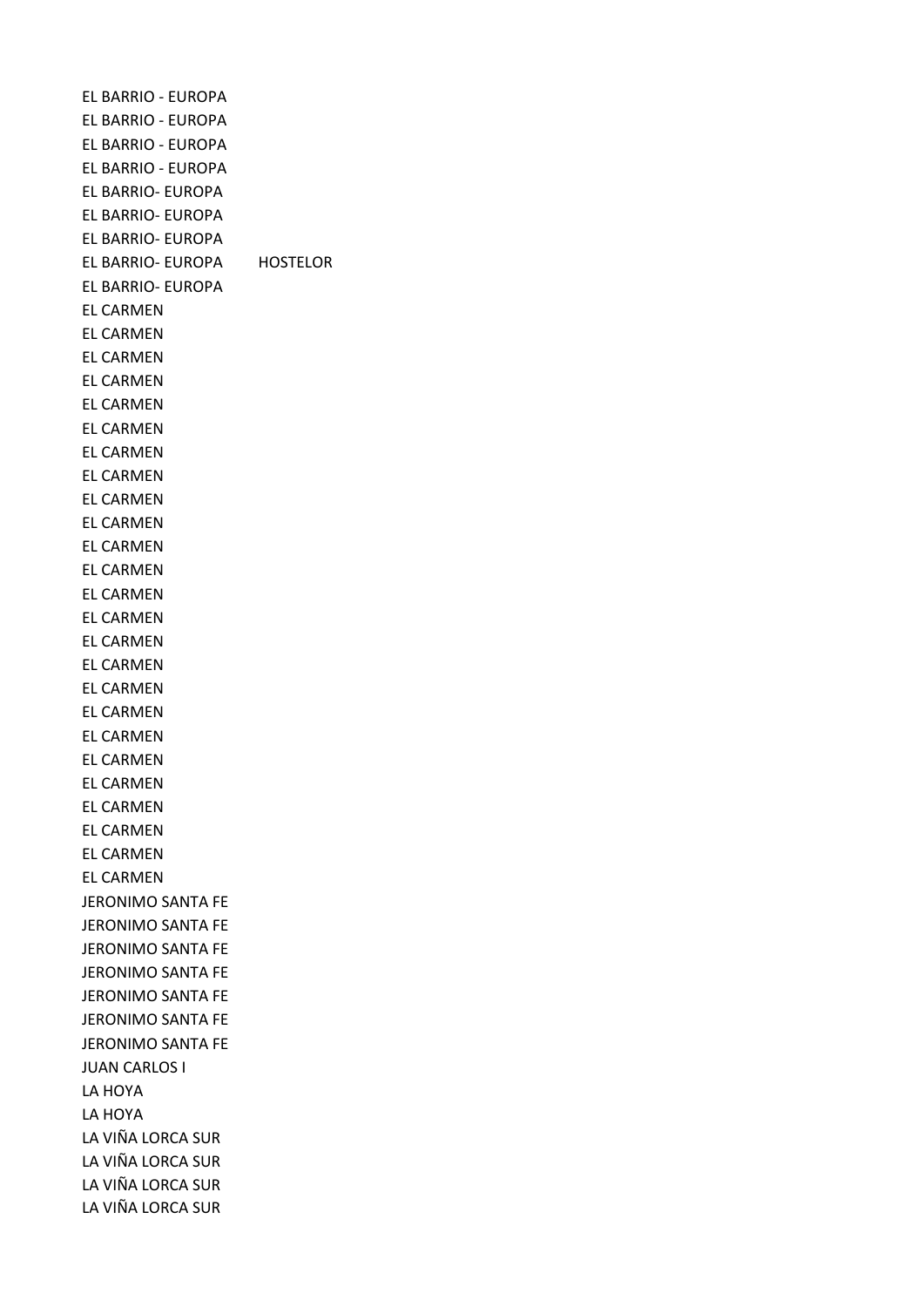LA VIÑA LORCA SUR LA VIÑA LORCA SUR LA VIÑA LORCA SUR LA VIÑA LORCA SUR LA VIÑA LORCA SUR LA VIÑA LORCA SUR LA VIÑA LORCA SUR LA VIÑA LORCA SUR LA VIÑA LORCA SUR LA VIÑA LORCA SUR LA VIÑA LORCA SUR LA VIÑA LORCA SUR LA VIÑA LORCA SUR LA VIÑA LORCA SUR LA VIÑA LORCA SUR LA VIÑA LORCA SUR LA VIÑA LORCA SUR LOPE GISBERT LOPE GISBERT LOPE GISBERT LOPE GISBERT LOPE GISBERT LOPE GISBERT LOPE GISBERT LOPE GISBERT LORCA CENTRO LORCA CENTRO LORCA CENTRO LORCA CENTRO LORCA CENTRO LORCA CENTRO LORCA CENTRO LORCA CENTRO LORCA CENTRO LORCA CENTRO LORCA CENTRO LORCA CENTRO LORCA CENTRO LORCA CENTRO LORCA CENTRO LORCA CENTRO LORCA CENTRO LORCA CENTRO LORCA CENTRO LORCA CENTRO LORCA CENTRO LORCA CENTRO LORCA CENTRO LORCA CENTRO LORCA CENTRO